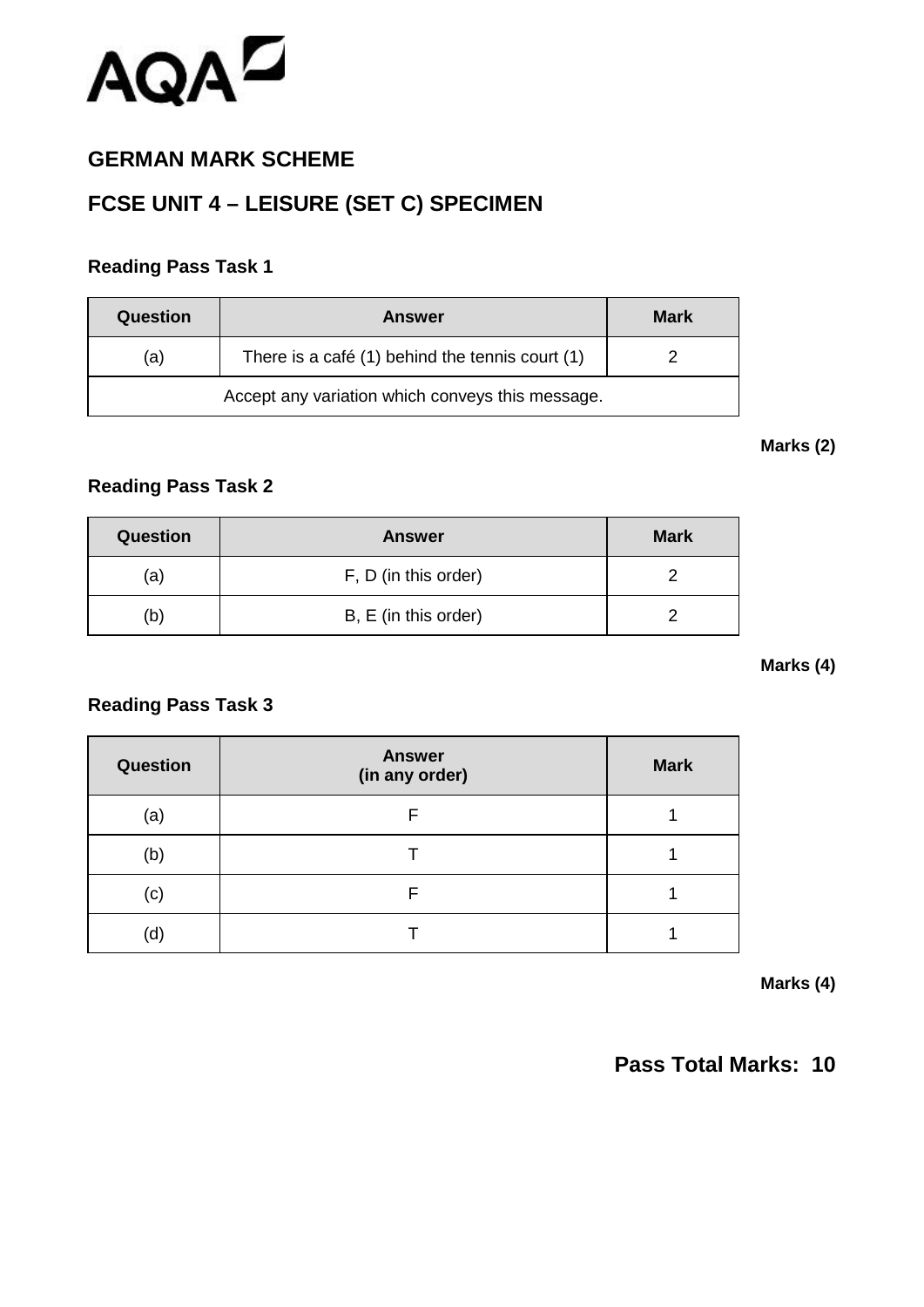

## **GERMAN MARK SCHEME**

# **FCSE UNIT 4 – LEISURE (SET C) SPECIMEN**

### **Reading Merit Task 1**

| Question | <b>Answer</b>                                | <b>Mark</b> |
|----------|----------------------------------------------|-------------|
| (a)      | I like quiz shows $(1)$ ; they are fun $(1)$ |             |
|          |                                              |             |

#### **Marks (2)**

## **Reading Merit Task 2**

| <b>Question</b> | <b>Answer</b> | <b>Mark</b> |
|-----------------|---------------|-------------|
| (a)             | В             |             |
| (b)             | С             |             |
| (c)             | A             |             |
| (d)             | В             |             |

#### **Marks (4)**

#### **Reading Merit Task 3**

| <b>Question</b> | <b>Answer</b> | <b>Mark</b> |
|-----------------|---------------|-------------|
| (a)             |               |             |
| (b)             |               |             |
| (c)             |               |             |
| (d)             |               |             |

**Marks (4)**

**Merit Total Marks: 20 (\* 10 x 2)**